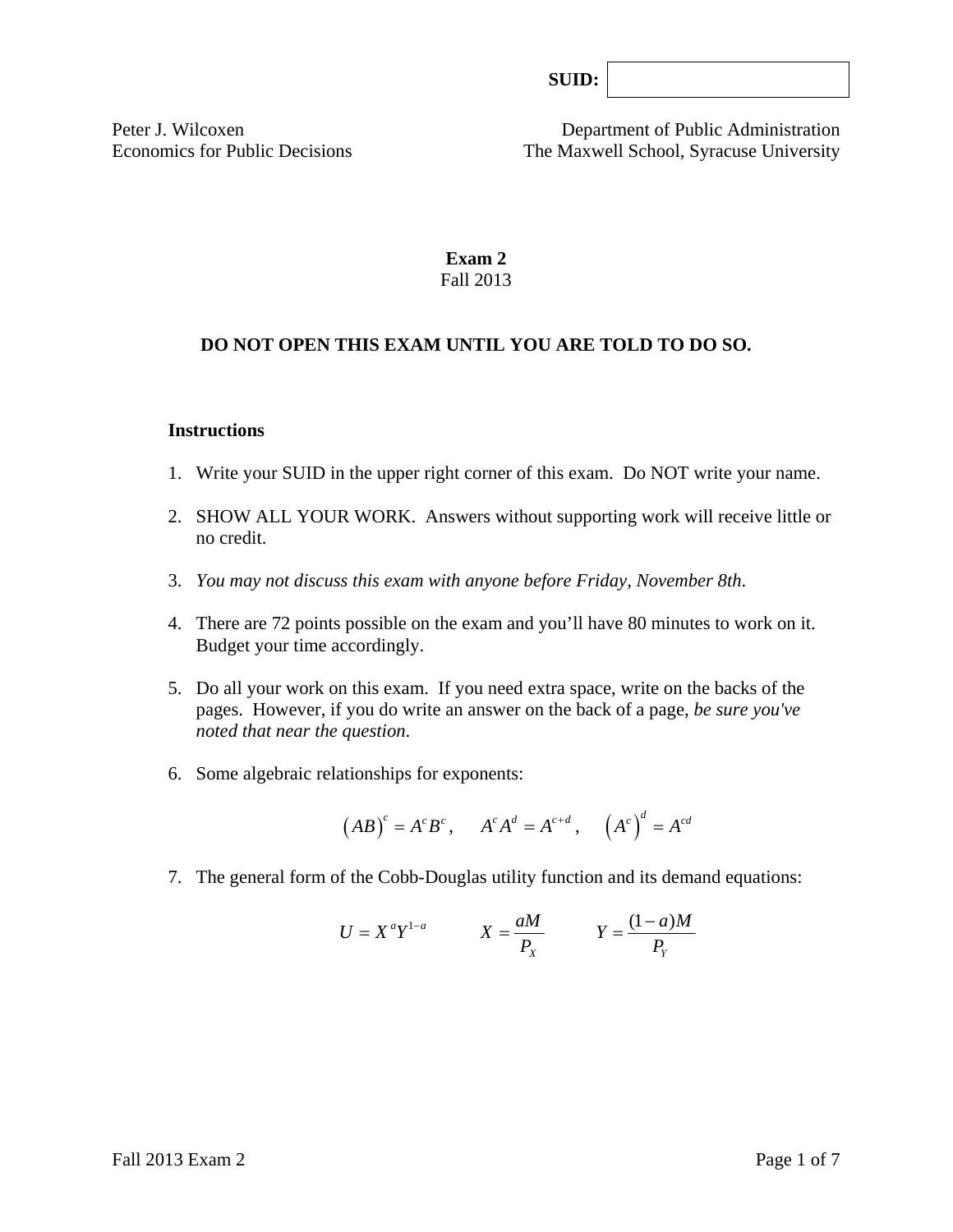## **Question 1 (9 points)**

A household regards X and Y as perfect complements and always buys *b* units of good X for each unit of good Y. **( 1a )** Please *derive* the household's demand equations for X and Y in terms of *b,* Px, Py and income M. Be sure to show the steps involved, don't just write down the equations. **(1b)** Determine which one of the households in the table below has perfect complements preferences and calculate the value of *b*. In the remainder of the exam, this will be referred to as the "PC" household.

| <b>House</b> | Year | <b>Income</b> | Px | Pv | X   | Y   |
|--------------|------|---------------|----|----|-----|-----|
| Α            | 2011 | 900           | 6  | 12 | 100 | 25  |
|              | 2012 | 1800          | 8  | 10 | 125 | 80  |
| B            | 2011 | 1200          | 6  | 12 | 50  | 75  |
|              | 2012 | 1600          | 8  | 10 | 50  | 120 |
| C            | 2011 | 3000          | 6  | 12 | 300 | 100 |
|              | 2012 | 2720          | 8  | 10 | 240 | 80  |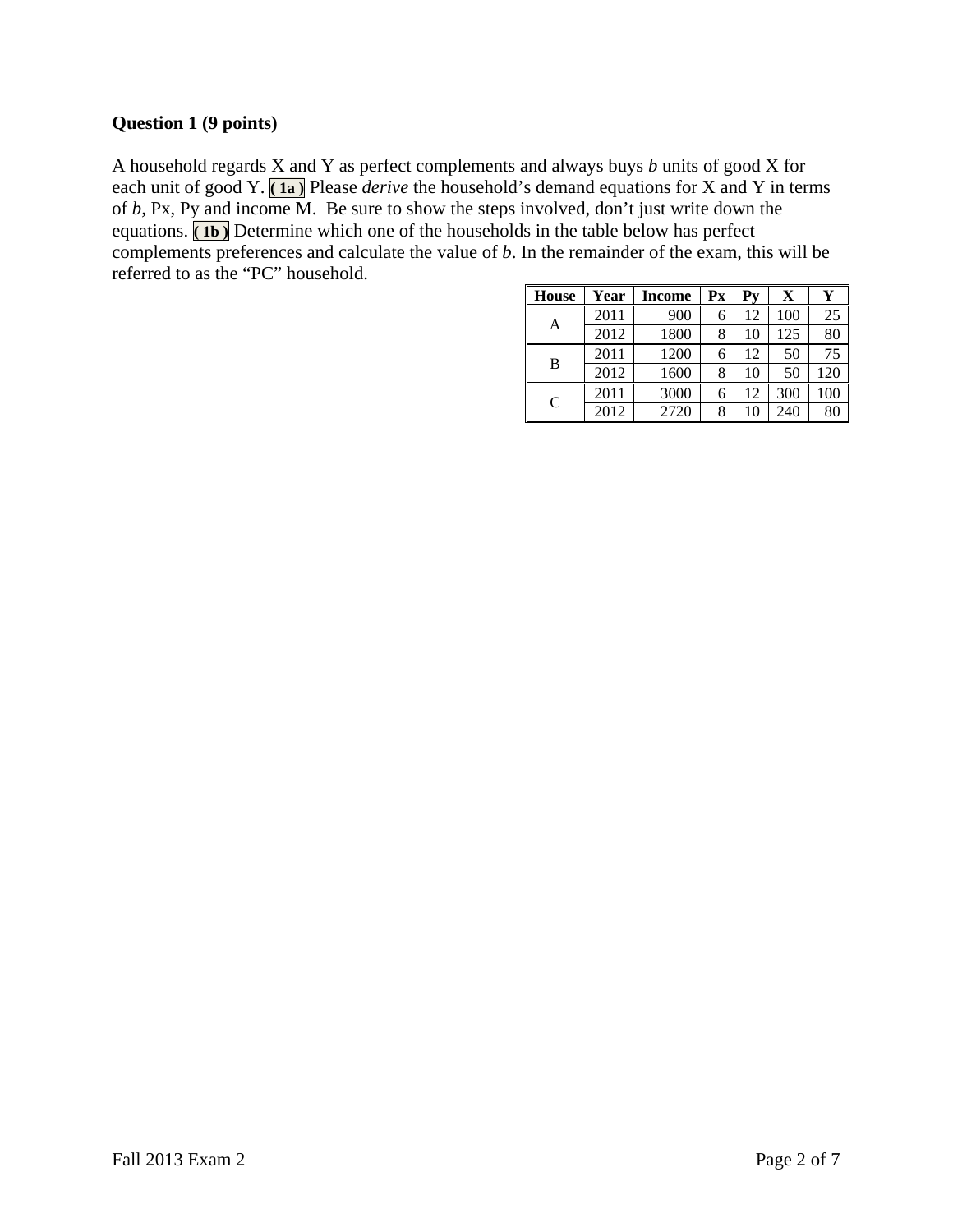# **Question 2 (15 points)**

Now suppose that in 2012 the government imposes a \$1 tax on X and a \$1 subsidy on Y, and also gives the PC household \$52 of additional income. You may assume that the supply of each good is perfectly elastic so the prices become \$9 for each good. **( 2a )** Determine the household's new consumption of X and Y and illustrate the new equilibrium with an appropriate diagram. **( 2b )** Calculate the compensating variation for the policy (relative to 2012 before the policy) and indicate whether the household is better or worse off. **( 2c )** Calculate the total tax revenue paid by the household and the total value of the subsidy it receives. **( 2d )** Taking into account all of the taxes, subsidies and transfers involved, what is the DWL associated with the policy?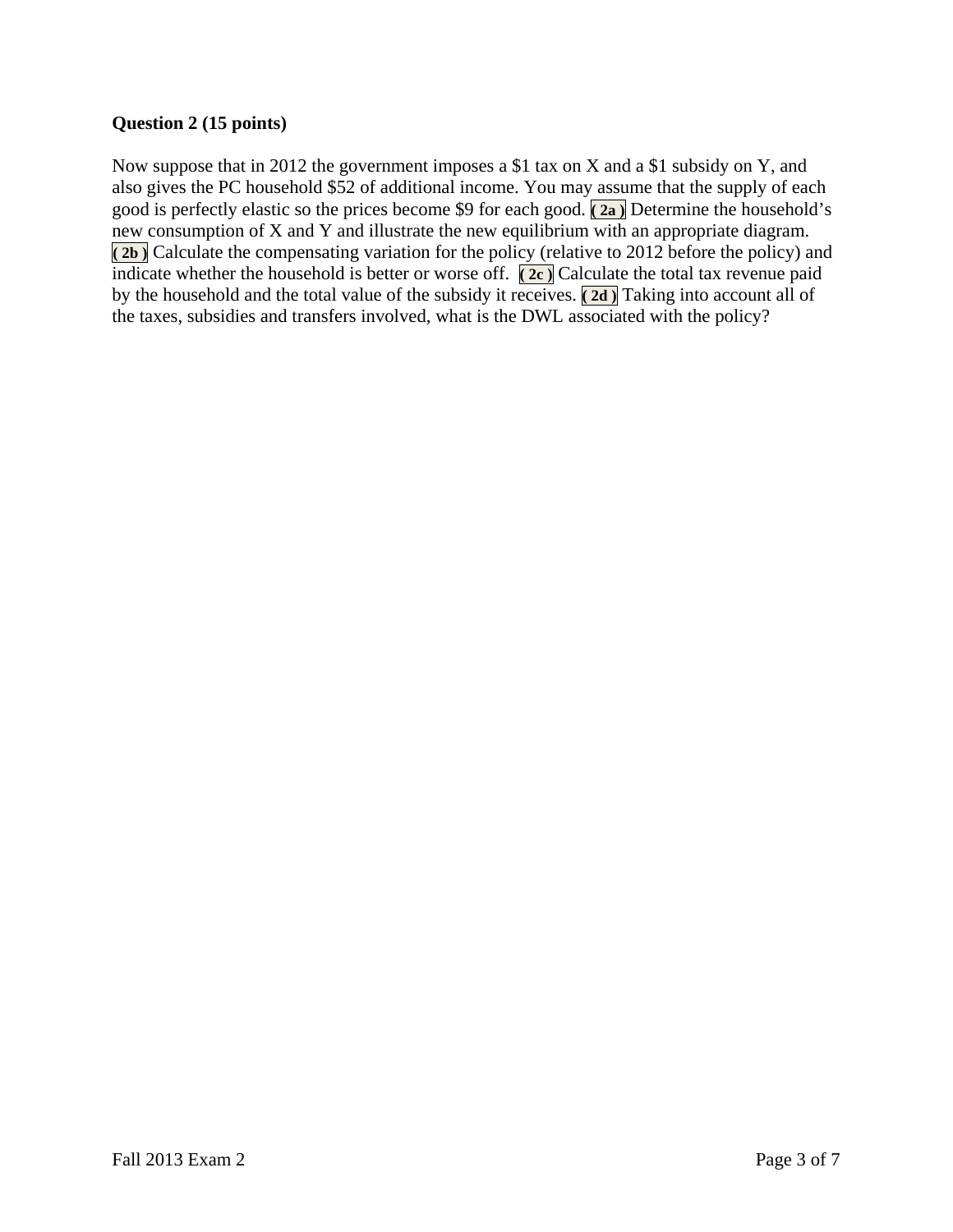## **Question 3 (9 points)**

One of the households in the table below (identical to Question 1) has Cobb-Douglas preferences. **( 3a )** Please determine which one and calculate the value of *a* for that household. **( 3b )** Please *derive* the expenditure function for the household. Be sure to show all the steps, not just the final result. In the remainder of the exam, this will be referred to as the "CD" household.

| <b>House</b>  | Year | <b>Income</b> | Рx | Pv | X   | Y   |
|---------------|------|---------------|----|----|-----|-----|
| Α             | 2011 | 900           | 6  | 12 | 100 | 25  |
|               | 2012 | 1800          | 8  | 10 | 125 | 80  |
| B             | 2011 | 1200          | 6  | 12 | 50  | 75  |
|               | 2012 | 1600          | 8  | 10 | 50  | 120 |
| $\mathcal{C}$ | 2011 | 3000          | 6  | 12 | 300 | 100 |
|               | 2012 | 2720          | 8  | 10 | 240 | 80  |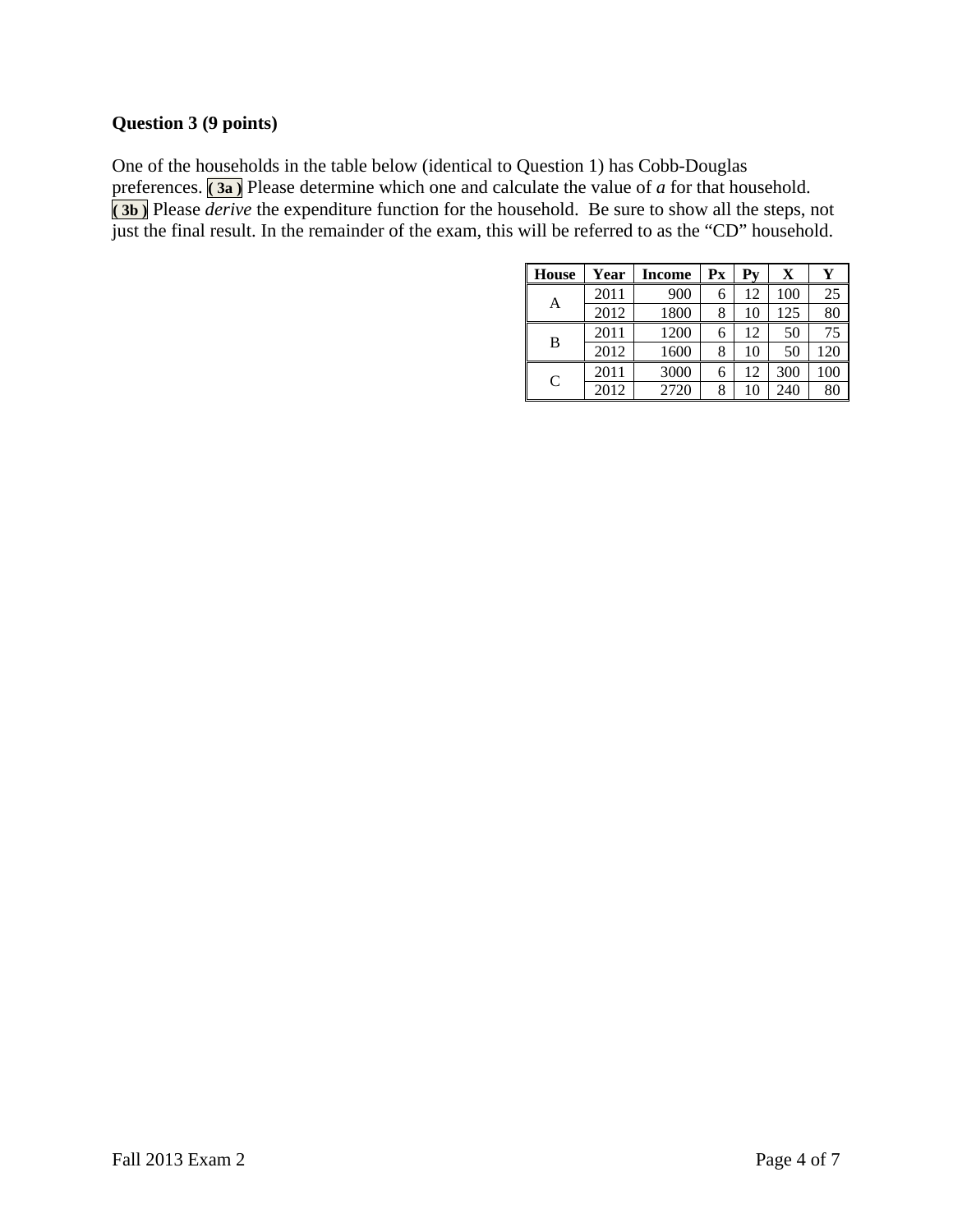## **Question 4 (15 points)**

Continuing the analysis from Question 3, now suppose that in 2012 the government wishes to use a tax to reduce the CD household's consumption of X by 20%. You may assume that the pretax supply of X is perfectly elastic at the 2012 price of \$8. **( 4a )** What tax will be needed to achieve the government's goal? Illustrate the household's new equilibrium (after the tax) with an appropriate diagram. **( 4b )** Calculate the compensating variation for the policy. **( 4c )** Calculate the total tax revenue paid by the household and the amount of DWL. **( 4d )** What is the DWL per dollar of revenue?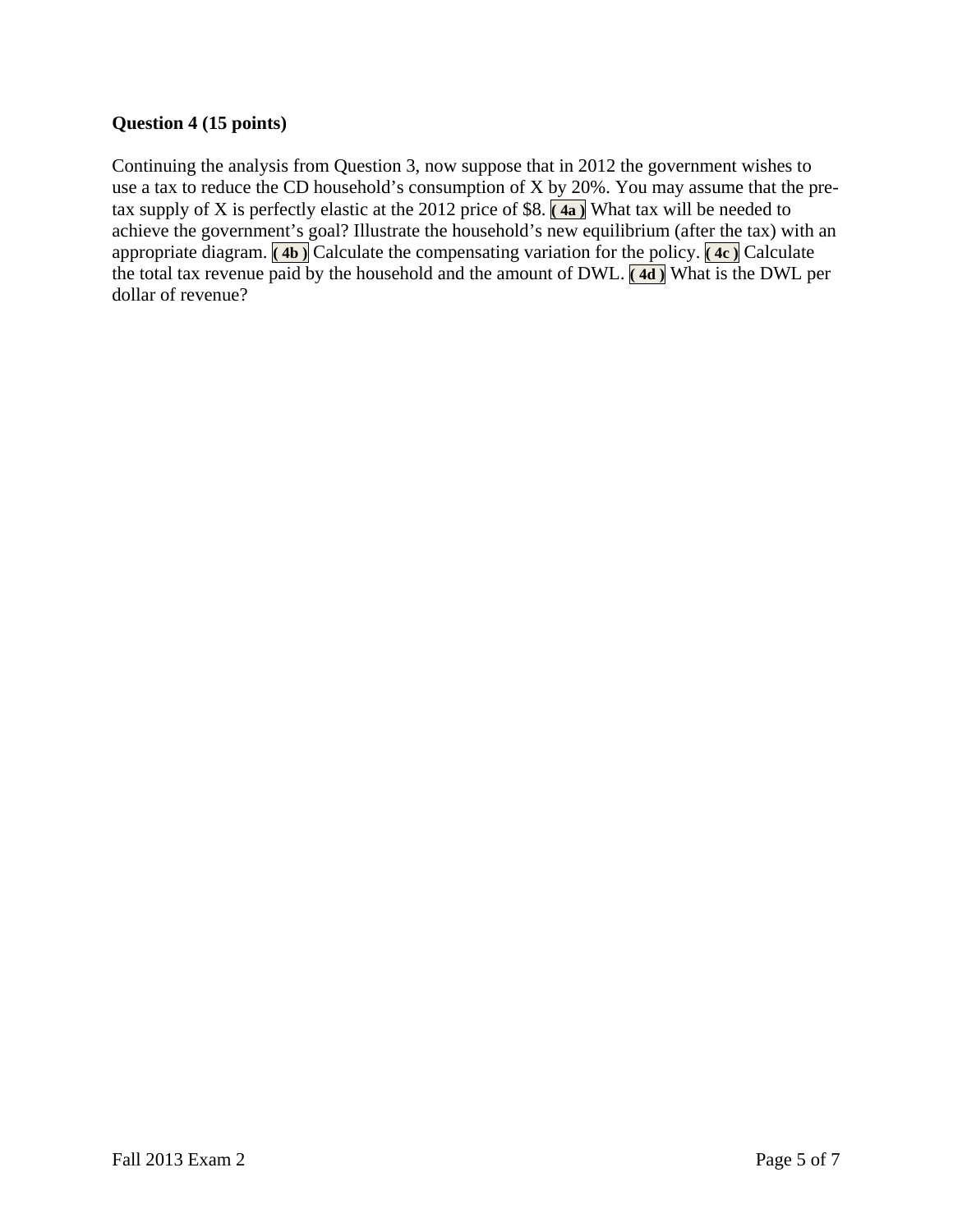#### **Question 5 (12 points)**

A household buys two goods, X and Y, and its preferences can be represented by the utility function shown below. Also shown are the household's demand equations and its expenditure function. Be careful about subscripts: the numerators and the denominators in the demand equations are both different.

$$
U = (X^{0.5} + Y^{0.5})^2
$$
  
\n
$$
X = \frac{M * P_y}{P_x * (P_x + P_y)}
$$
  
\n
$$
Y = \frac{M * P_y}{P_y * (P_x + P_y)}
$$
  
\n
$$
Y = \frac{M * P_x}{P_y * (P_x + P_y)}
$$

Initially, Px=\$9, Py=\$9 and M=\$1548. The government is considering a policy that would place a \$6 tax on good X but would also give the household an extra \$252 in income. The supply of X is perfectly elastic and its price would rise to \$15. **( 5a )** Please calculate the initial equilibrium before the policy is enacted and the new equilibrium with the policy in place.  $(5b)$  What is the CV for the policy? Is the household better or worse off? **( 5c )** Calculate the income and substitution effects associated with the policy.